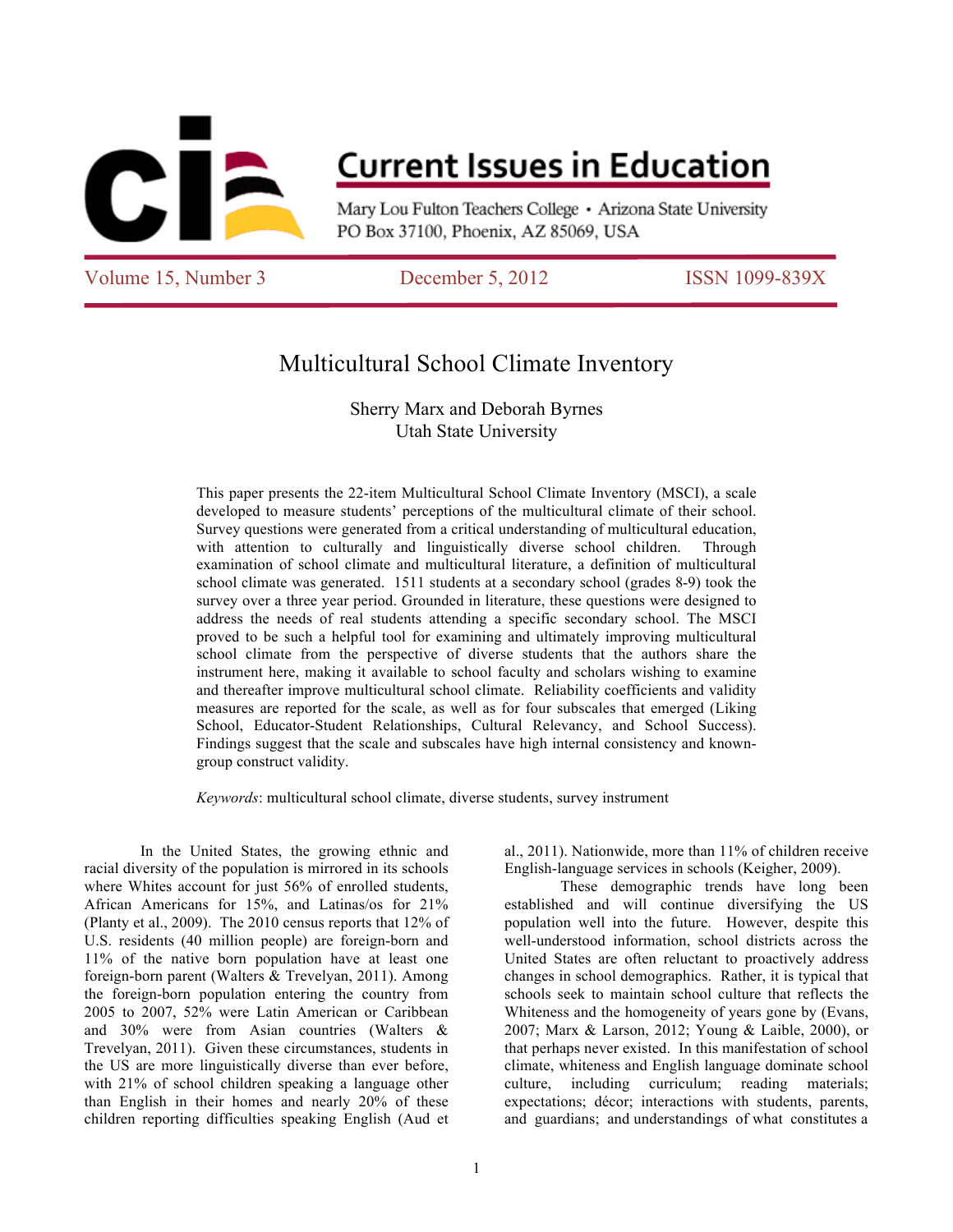successful educational experience (e.g., Banks & Banks, 2012; Chubbuck, 2004; Leonardo, 2009; Marx, 2006, 2008a; Pollock, 2004).

Overall, Latinas/os, English language learners, Native Americans, and African Americans have higher dropout rates than their White peers, with Latinas/os, the largest ethnic "minority" group, dropping out of school at the rate of 17.6% (Aud et al., 2011). African American and American Indian/Alaska Native also have high dropout rates of 9.3% and 13.3%, respectively (Aud et al., 2011). All these numbers provide a stark comparison to the White dropout rate of 5.2% (Aud et al., 2011). They imply that large proportions of students of color, including the growing populations of Latinas/os and English language learners, are not experiencing academic success. Students having poor schooling experiences are more likely to drop out of school and high dropout rates lead to communities with "high rates of unemployment, crime, ill health, and chronic despair" (Balfanz & Legters, 2004, p. 1). It is in everyone's best interest when children are happy and successful in school.

Until now, a publically available, validated survey instrument built on a critically conceptualized understanding of multicultural school climate has not been available to education practitioners and scholars. In response to this absence and to our own need for such an instrument, we created the Multicultural School Climate Inventory (MSCI), a 22-item survey instrument that can be used to measure key aspects of multicultural school climate in a given school from the perspectives of students. It is our hope that this survey instrument will help practitioners and scholars learn more about the schools they work with so they can help improve the educational experience they offer diverse students. While our own study participants were primarily Latina/o and White, this instrument is based on critical multicultural education school climate issues that are relevant to all diverse students.

## **Literature Review**

In seeking to understand and define multicultural school climate, we examined literature in school climate, multicultural education, and social theory, which we discuss below.

## **School Climate**

In their recent literature review of school climate, Cohen, McCabe, Michelli, and Pickeral (2009) write that "There is not one universally agreed-upon definition of school climate" (p. 181). Instead, many scholars define school climate loosely as "*atmosphere*, *feelings*, *tone*, *setting*, or *milieu* of the school" (p. 181, italics in original); more often, however, school climate is not defined at all. Given the importance of this concept to our paper, we use Cohen and colleagues' definition of school climate as "the quality and character of school life" (p. 181). They explain that, "School climate is based on patterns of people's experiences of school life and

reflects norms, goals, values, interpersonal relationships, teaching and learning practices, and organizational structures" (p. 181); it also "recognizes the social, emotional, ethical, academic, and environmental dimensions of school life" (p. 201). The authors break school climate into four dimensions, "safety," "teaching and learning," "relationships," and "environmentalstructural" (p. 184). Although school climate is a quality of the entire school, they write that "School climate has a profound impact on individual experience (citing Comer, 1980)" (Cohen, McCabe, Michelli, & Pickeral, 2009).

## **Multicultural School Climate**

We were able to find just three articles since 1990 that used the term "multicultural school climate" (Diaz, 1992; Lawrence, 2005; Sass-Lehrer, Gerner de Garcia, & Rovins, 1997). The Diaz (1992) and Sass-Lehrer, Gerner de Garcia, and Rovins (1997) papers are available on the ERIC database and are not peerreviewed. They are general reports that describe foundational multicultural educational ideas for teachers. The Lawrence (2005) article focuses on teacher perceptions of school climate and its impact on antiracist teaching. However, none of these papers define the concept of multicultural school climate nor describe a way to examine it in schools. To better understand what a successful multicultural school climate means, we looked to the field of multicultural education.

## **Multicultural Education**

Multicultural education is a "broad concept" with multiple dimensions, but it is generally understood as acknowledging the impact of students' race, gender, sexual-orientation, culture, social class, exceptionality – including the interactions of all these things – on their lives and their schooling experiences (see Banks & Banks, 2010, p. 20). Given the linguistic diversity of American school children today, it is also important to recognize the influences of native language and English language ability (Marx, 2006; Kubota & Lin, 2009; Ovando, Combs, & Collier, 2006), as well as that of families, communities, and histories (González et al., 1993; González, Moll, & Amanti, 2005).

In our conceptualization of multicultural education for the MSCI, we focus particularly on linguistically, culturally, and racially diverse school children, giving attention to critical multicultural education, a perspective that focuses on the "structural analysis of unequal power relationships, analyzing the role of institutionalized inequities" (Sleeter, 2012, p. 572). It is widely acknowledged that diverse students and their families can experience systematic inequities in and outside of schooling that make their schooling experience less equitable and supportive than schooling experienced by their more mainstream classmates. Systematic inequality is often veiled in the hidden curriculum and unwritten policies of the school, unspoken but nevertheless present (Banks & Banks, 2010; Ricento &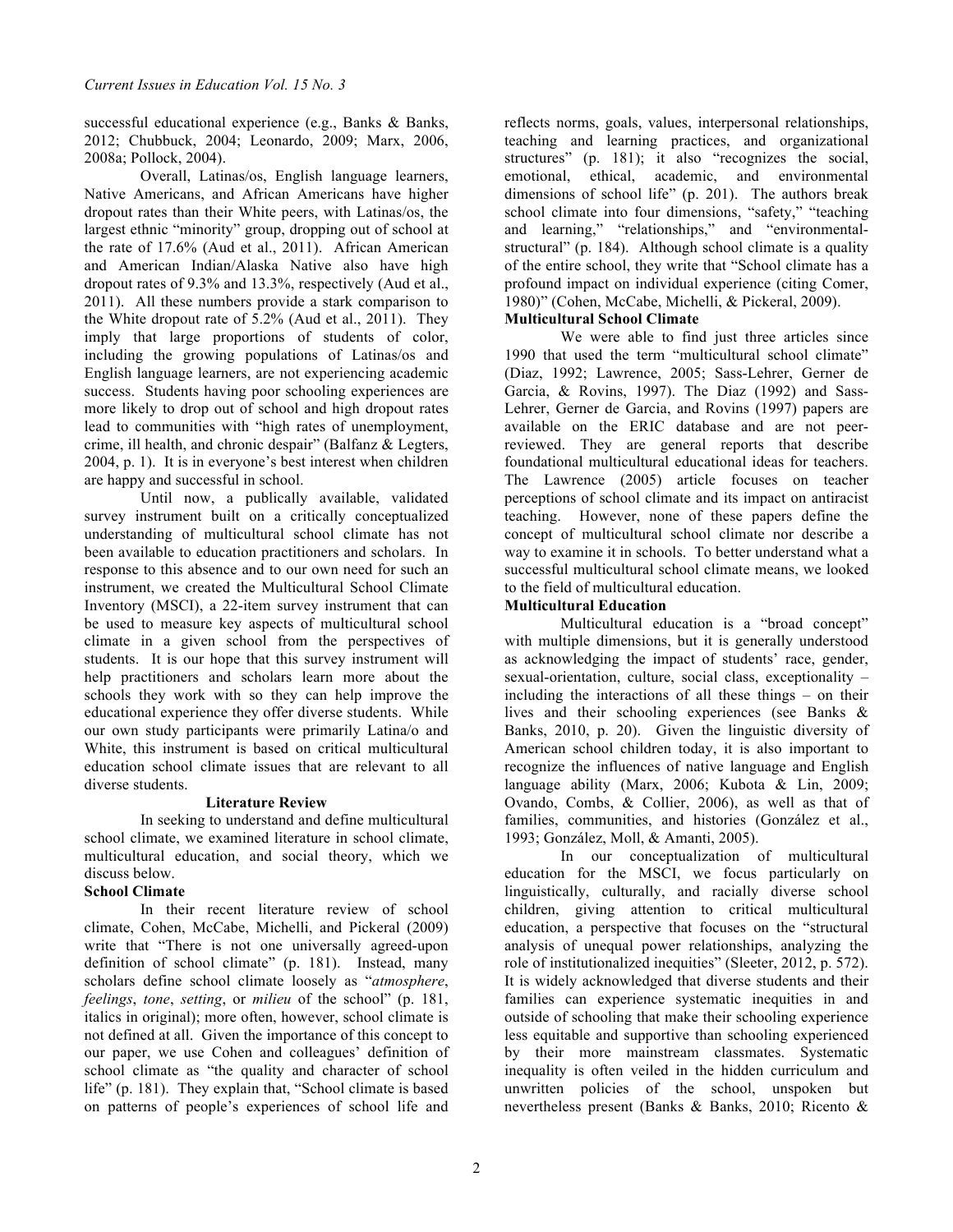Hornberger, 1996). When constructing the MSCI, we gave attention to dimensions of multicultural education and social theory that acknowledge systematic inequality and address successful education for linguistically, culturally, and racially diverse school children. In particular, we looked to critical race theory (CRT) and critical studies in whiteness, culturally responsive/relevant teaching, educator-student relationships, and the importance of a whole-school investment in multicultural education. Each of these subjects will be discussed below.

## **Critical Race Theory and Critical Studies in Whiteness**

These related social theories have been adopted by the field of education to understand and address systematic racial inequality in schooling (Ladson-Billings & Tate, 1995). They understand racism as "a system of advantage based on race" (Tatum, 2003, p. 11), rather than the opinions or actions of individuals acting outside the norms of society. CRT recognizes racism as integrated into the norms of society, "endemic in American life, deeply ingrained legally, culturally, and even psychologically" (Ladson-Billings & Tate, 1995, p. 52). Critical studies in Whiteness compliments CRT by examining the unearned privileges of Whites in society (Kendall, 2006; Lea & Helfand, 2004; Lee, 2005; Leonardo, 2009; Marx, 2006; Pollock, 2004). Together, CRT and critical studies in whiteness allow scholars and educators to understand inequality in school as a systematic, historical phenomenon that is often times subtle, yet continues to marginalize diverse school children.

CRT and critical studies in Whiteness are appropriate frameworks for studying American education because more than 87% of the teacher workforce and 84% of the principalship are White (National Education Association [NEA], 2010; US Department of Education, 2007), while nearly half the study body population are children of color (Planty et al., 2009). While recent numbers are not available, in 1996, 97% of the teacher population was estimated to be monolingual in English (Darling-Hammond & Sclan, 1996). Teachers and administrators in the US are also largely the products of predominantly White schools and White teacher and administrator education programs, as well as a predominantly White society that continually influences beliefs in what is appropriate and right, (e.g., Kendall, 2006; Ladson-Billings & Tate, 1995; Leonardo, 2009; Marx, 2006; Ryan, 2003). Resistance to recognizing, appreciating, and integrating the rich cultural and linguistic heritages diverse learners bring with them to the US school context can be linked to White cultural norms that position whiteness as raceless and, therefore, neutral (e.g., Lipsitz, 2006; Marx, 2006; Rothenberg, 2011). White and English language norms are also linked to the strong beliefs many educators have in the importance of linguistic, cultural, and even racial assimilation (Crawford, 2000; Nieto, 2005; Sleeter, 1992). Students of color and linguistically diverse students are disadvantaged by the reproduction and maintenance of this culture in a school climate that continually places them outside the realm of what is normal. Including CRT and critical studies in Whiteness in our understanding of multicultural education allows us to take a critical perspective on school climate with attention to equity in education.

## **Culturally Responsive/Relevant Teaching**

Educators who are aware of systematic inequalities can recognize them and pointedly address them through teaching and learning. The premise of culturally responsive or relevant teaching is that educators develop lessons and strategies that emerge from and are relevant to the lives and cultures of their students (e.g., Gay, 2010; Ladson-Billings, 2009; Sleeter, 2012). In the words of Gay (2010), culturally relevant teaching "filters curriculum content and teaching strategies through [students'] cultural frames of reference to make the content more personally meaningful and easier to master" (p. 26). In this way, the whole education process, from curriculum to teaching strategies, becomes an equity pedagogy that "facilitate[s] the academic achievement of students from diverse racial, cultural, gender, and socialclass groups" (Banks & Banks, 2010, p. 22).

For students who speak languages other than, or in addition to, English, a critical component of culturally relevant teaching is valuing the languages children bring with them to school (Garza, 2009; Gutiérrez et al., 2002; Szpara & Ahmad, 2007). Rejection of a child's native language can be interpreted by the child as a rejection of self, home, family, and support system (Delpit, 2006). Adding on to a child's home culture and language, rather than seeking to replace them, is a fundamental component of successfully teaching diverse students (Lambert, 1974, Valenzuela, 1999). Teaching in ways that are culturally and linguistically relevant to students can make schooling more interesting, more comprehensible, and ultimately more meaningful to diverse students (Gay, 2010; Krashen, 2003; LeClair, Doll, Osborne, & Jones, 2009; Szpara & Ahmad, 2007). By doing so, it can make schooling more successful. Although the success of culturally relevant teaching is well documented in education literature, educators and teacher education students are often resistant to the concept, given its departure from teaching in ways that are White-centric or seemingly culturally neutral (Marx & Larson, 2012; Sleeter, 2012).

## **Educator-Student Relationships**

For students of every linguistic, cultural, and racial group, positive relationships with the educators in their schools are critical to feeling welcome, safe, and a part of the school community. Valenzuela (1999) has pointed out that, "Relationships with teachers exert a tremendous impact on the kinds of schooling orientations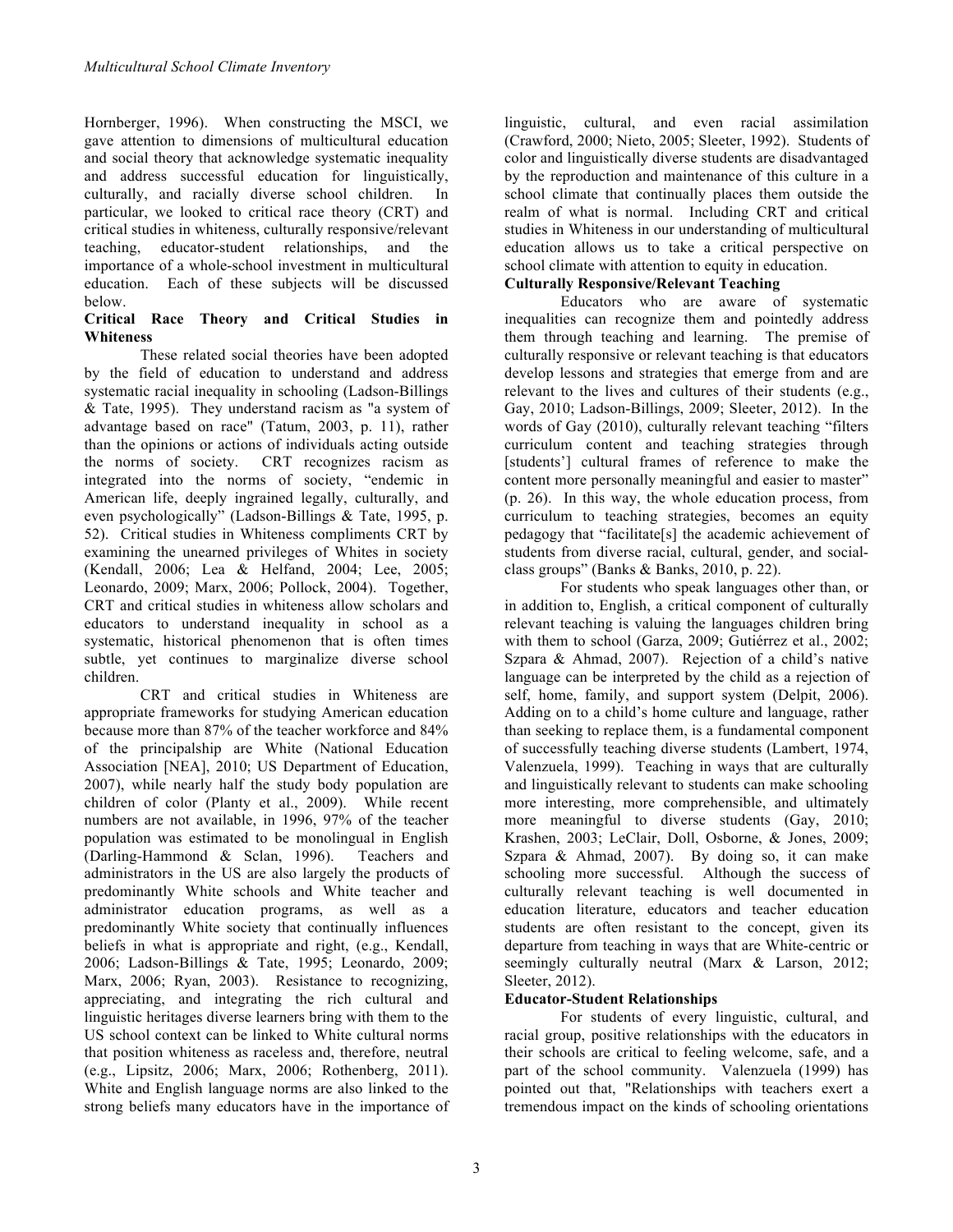that develop in school... Productive relations with teachers and among students make schooling worthwhile and manageable" (p. 30). Getting to know students as holistic individuals and family members with rich cultural and familial influences on their lives enables educators to understand children in rich, multidimensional ways that positively contrast with the deficit, one-dimensional understanding of "struggling learner" that many educators hold about immigrant students, English language learners, Latinas/os and other students of color (e.g., Bishop  $\&$ Berryman, 2007; Brown, 2006; Garcia, 2001; Garza, 2009; González et al., 1993; González, Moll, & Amanti, 2005; Ladson-Billings, 2009; Marx, 2006; Noddings, 2003, 2005; Valencia, 1997).

An important component of positive educatorstudent relationships is authentic caring, what Noddings describes as an empathetic "feeling with" (2003, p. 30). According to Noddings, this kind of caring goes beyond being concerned with students' performances on academic tasks. Valenzuela (1999) emphasizes that linguistically and culturally diverse learners often are alienated from schooling because they are not treated with authentic caring by the adults who work with them. Similarly, Garza (2009) notes that, "Educators must develop meaningful, caring relationships with students to provide channels of understanding that establish respect for students" (p. 300). He explains that "for some Latino students, respect involves validating their language and cultural identity" (p. 300). Many of these scholars note that students who feel welcomed and cared for by the educators in their schools tend to like school and stay enrolled. Authentic caring can be defined in many ways and has many nuances. In our study we focus on what we consider to be a critical component of authentic caring: students' perceptions of being known and cared for as individuals, as well as their feelings that their language and culture are respected aspects of their identity. Regardless of teachers' or administrators' intentions or practices, it is the students' experience of those intentions and practices that contribute to a positive school climate.

## **Whole-School Investment**

When examining multicultural school climate, it is fundamental to recognize "the school as a social system" with "norms, values, statuses, and goals like other social systems" (Banks & Banks, 2010, pp. 24-25). Thus, a multicultural school climate can only be successful when the whole school, including its leaders, are invested in its fruition. Successful leadership for multicultural education in schools is a topic that is not well studied (Andersen & Ottesen, 2011; Ryan, 2003). However, studies by Angelides, Antoniouu, and Charalambous (2010), Gillborn (1995), Magno and Schiff (2010), Marx and Larson (2012), Neische and Keddie (2011), Scheurich (1998), and Zembylas and Iasonos (2010), many of them international, show the powerful impact school leaders have when they turn their attention to improving school climate for diverse students. School leaders ensure that policies, curricula, and teacher training, among other important aspects of schooling, are consistent and represent the norms of the school. In this way, school leaders can ensure a whole school investment in diverse students. If they are not dedicated to the topic, they can ensure a whole school disinvestment in diverse students as well. A collective investment is key to pulling the varied dimensions of successful education for diverse school children together into "an empowering school culture and social structure" (Banks & Banks, 2010, p. 22).

## **Literature Summary**

The dimensions of schooling described above are not exhaustive, but highlight important aspects of multicultural education for linguistically, culturally, and racially diverse school children that were considered when forming the MSCI. All these dimensions are clearly interrelated. Educators with a strong understanding of the systematic social inequalities explained by CRT and critical studies in Whiteness are more likely to address this inequality by adopting curricula and teaching strategies that make use of students' "cultural frames of reference" (Gay, 2010, p. 26). These same educators are likely to develop positive, supportive relationships with their students that ensure students are cared for and feel safe in school. A whole-school investment in the successes of diverse students led by school leaders ensures supportive schooling is available to all diverse students in the school at all times, facilitated by all teachers and administrators. However, this description of a successful multicultural school climate is certainly ideal. In the "real world" of schools, it is the case that many schools and educators do not find this kind of empowering climate valuable or achievable. It is also common that individual teachers create supportive microclimates for diverse students that their larger school structures do not support. At the same time, schools may believe they are creating this environment but, in fact, are not meeting the needs of their diverse students (Bondy, 2011; Garcia, 2011; Marx & Larson, 2012).

It is important to note that the MSCI was strongly influenced by these bodies of literature as it was developed. However, these were considered influential literatures, not predictive subscales. Indeed, the qualities described above often overlap and some, like culturally relevant teaching, are more overt than others, such as creating an equitable school environment. Not surprisingly, the subscales that emerged on the survey are related but somewhat different from the literatures we present in this section.

## **Multicultural School Climate Definition**

The diverse bodies of literature we present above allow us to construct a definition of multicultural school climate as: *The quality and character of school life for diverse schoolchildren, including interpersonal*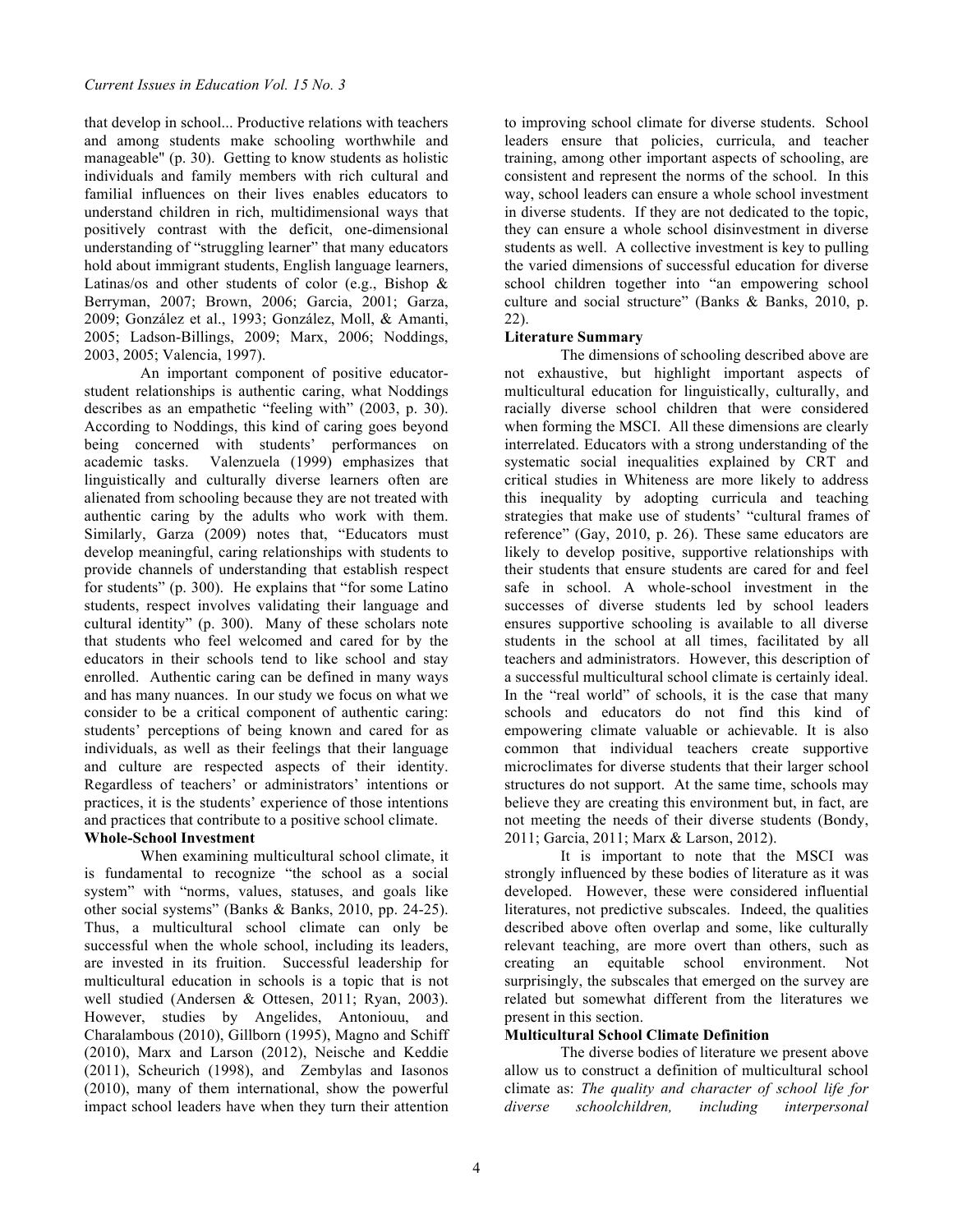*relationships, teaching and learning, and organizational cohesion that ensure equity, happiness, and success in schooling.* This definition highlights the integrated dimensions of general school culture (Cohen et al., 2009), the systematic nature of school climate and inequity (May & Sleeter, 2010), and the goal of diverse school children succeeding in school through various, integrated aspects of schooling (Banks & Banks, 2010). It also highlights "diverse schoolchildren," ensuring they do not get lost under the umbrella of "all" (Kubota, 2004; Marx, 2009; Pollock, 2004).

### **Instrument**

Likely because "multicultural school climate" has not been previously defined in education literature, we could find no example of an existing survey tool used to measure such an entity. Substituting the term "diversity" for multicultural in our EBSCOhost database search yielded a few more results, but when applied to school climate, the only relevant result was the mention of the "School Diversity Inventory" in a brief "guide to new resources" in the journal *Multicultural Perspectives* (Smith, Echols, Perkins, Bryant, & Howell, 2002, p. 51). The SDI was created by a professor at the University of Maryland in 2000 and seems to be a substantial survey that measures both faculty/staff and student perceptions of several "domains" of diverse school climate, including "diversity policies and practices," "openness to diversity," "inclusion," and "intergroup relations." However, subsequent studies of the inventory are missing in the literature, likely because of the expense associated with administrating and scoring the instruments (see the SDI website for more information on the inventory and expenses: http://www.education.umd.edu/EDCP/ schoolassess/order.html). In addition, to order materials, one must also complete and submit a "qualification form." This inventory is clearly aimed at school districts, rather than scholars. Given the difficulty in accessing this inventory, we did not consider it in the construction of our own MSCI. The paucity of existing and available surveys focused on multicultural school climate prompted us to create our own survey, not from existing materials, but from the literature we introduce above.

This MSCI was originally designed to address the needs of real students attending a specific secondary school. It proved to be such a helpful tool for examining multicultural school climate from the perspective of diverse students that we share the instrument here to make it available to other educators and scholars wishing to examine and thereafter improve multicultural school climate. The MSCI begins with several demographic questions about age, grade, race/ethnicity, gender, and languages spoken in addition to English so analysis can be made on every given indicator or combination thereof. It contains 22 questions written in Likert scale format ranging from 1 Strongly Disagree to 5 Strongly Agree. We also included the open-ended question: "Do you think

that being a member of your particular ethnic group (White, African American/Black, Latino/Hispanic, etc.) affects your education here? How?" This question allows those administering the survey to gather a qualitative sense of student perceptions of their own ethnic/racial experience in school. The survey was printed on the front and back of a single piece of paper; it took approximately 15 minutes to complete. The survey is reproduced in Table 1 below.

## **Setting and Participants**

The MSCI was given to all students in a secondary school (grades 8-9) in a semi-rural area of the Intermountain West (see Marx, 2008; Marx & Larson, 2012). The school has a small but growing Latina/o population (about 5.5%) and is otherwise predominantly White. The school setting is important given the growing numbers of Latina/o, immigrant, and non-native English speaking students in traditionally White, English-only speaking areas of the United States. While most Latinas/os still reside in the "traditional" immigration gateway states of California, Florida, Illinois, New Jersey, New York, and Texas, they also account for large and growing populations in Arizona (30.2% of state population), Colorado (20.1%), Washington (25.9%), Connecticut (12.1%) and Utah (11.8%) (Bump, Lowell,  $\&$ Pettersen, 2005; Pew Hispanic Center, 2008). The Latina/o population in every state in the US has grown since the 1990s, with growth in the less traditional states most rapid (Bump et al., 2005). As a result, smaller communities across the US are experiencing unprecedented growth of Latina/o immigrants and school children (Godziak & Martin, 2005). Many teachers and administrators in these communities are working with Latina/o students, many of whom are English language learners (ELLs), for the first time in their careers. At the same time, schools and regions with longer experiences working with culturally and linguistically diverse students often have equally long histories of not meeting their students' academic needs (Balfanz & Legters, 2004; Evans, 2007). Thus, while our site school may at first glance seem a nontraditional setting for conducting a multicultural school climate survey, it is actually quite timely and potentially applicable to numerous school districts across the US.

The survey was given to all students in the school in spring 2005 and spring 2008. After consultation with the school principal and multicultural education colleagues, we decided to omit two questions that were repetitive and six open-ended questions that were vague and did not prompt useful responses on the 2005 instrument in the 2008 version. The one strong openended question, "Do you think that being a member of your particular ethnic group (White, African American/Black, Latino/Hispanic, etc.) affects your education here? How?" remained on the 2008 survey. Thus, the survey we present in this paper is the final,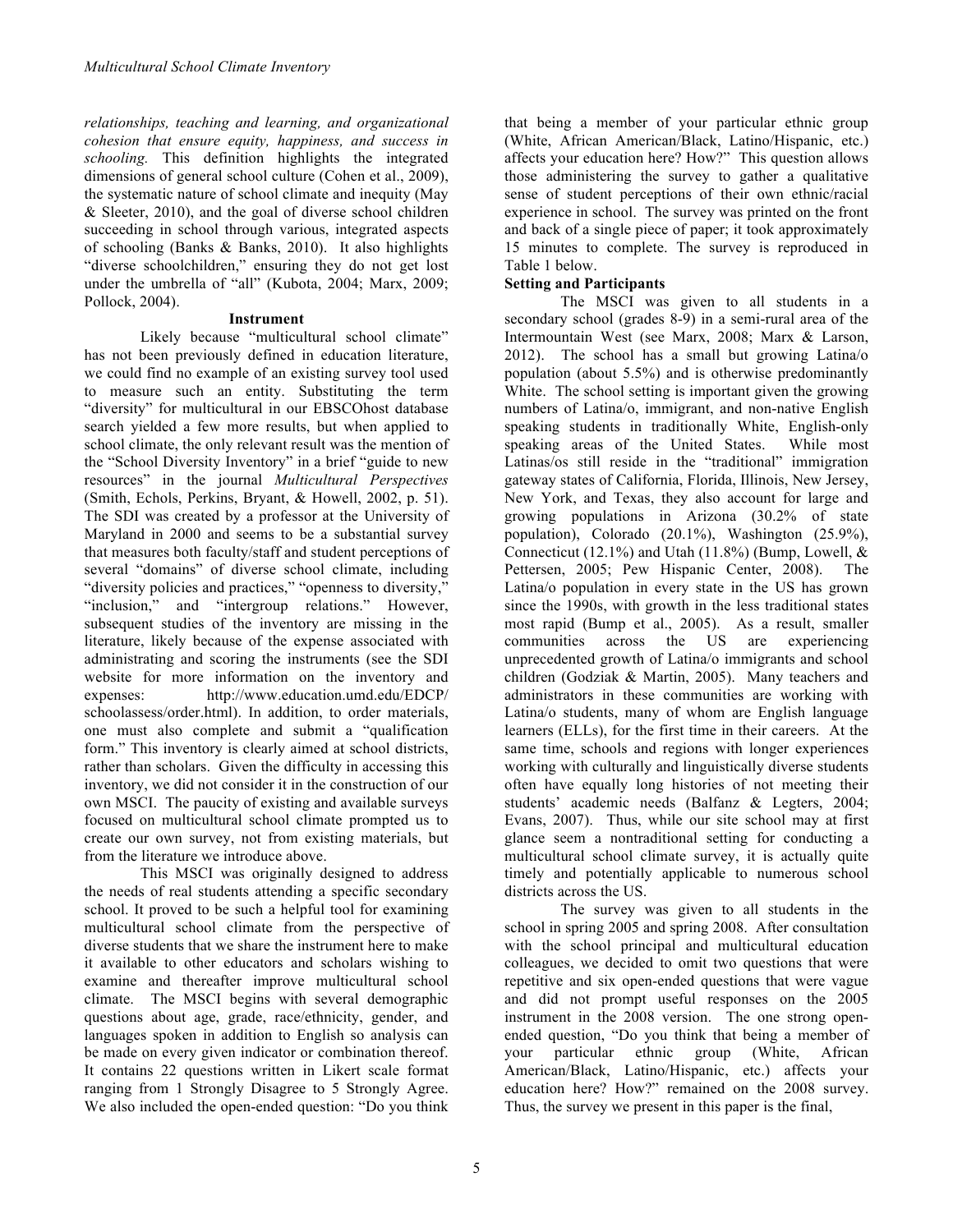## Table 1 *Student Survey*

The purpose of the survey is to learn more about how all the students in the school feel about their time at \_\_\_\_\_\_. This survey is anonymous and is designed to ask you to share your honest opinions. Please do not put your name anywhere on the survey. All answers will remain confidential. Please return it to your teacher when you are finished. Thank you very much for taking the time to complete this survey.

## **Part 1**

- 1. I am  $12 / 13 / 14 / 15 / 16$  years old.
- 2. I am in  $8^{th}$  /  $9^{th}$  grade. (Circle one)
- 3. I am male / female. (Circle one)
- 4. My ethnic background is: White / African American or Black / Native American / Latino or Hispanic / Polynesian / African / Other (Circle one)
- 5. I do  $/$  do not speak a language other than English. (Circle one)
- 6. The language I speak besides English is Spanish / Navajo / Russian / Other:\_\_\_\_\_\_\_\_\_\_\_ (Circle one)

#### **Part II**

For the questions below circle the number that best represents your thoughts about the questions asked.

| $1 =$ Strongly Agree     |
|--------------------------|
| $2 = \text{Agree}$       |
| 3= Don't have an opinion |
| $4 = Disagree$           |
| $5 =$ Strongly Disagree  |

| 1. | Overall, I like attending ______.                                                                     |   |   | $\overline{2}$ | 3              | 4              | 5 |
|----|-------------------------------------------------------------------------------------------------------|---|---|----------------|----------------|----------------|---|
| 2. | I like my teachers.                                                                                   |   | 1 | $\overline{2}$ | 3              | 4              | 5 |
| 3. | I like the administrators (principals, etc.) at school.                                               |   | 1 | $\overline{2}$ | 3              | 4              | 5 |
| 4. | I feel welcome at ________.                                                                           |   | 1 | $\overline{2}$ | 3              | $\overline{4}$ | 5 |
| 5. | My family feels welcome at _______.                                                                   |   | 1 | $\overline{2}$ | 3              | 4              | 5 |
| 6. | I feel well prepared for school.                                                                      |   | 1 | $\overline{2}$ | 3              | 4              | 5 |
| 7  | I feel that I fit in well with students of other<br>cultural and language backgrounds here at school. |   |   | $\overline{2}$ | 3              | 4              | 5 |
| 8. | I feel that I fit in well at school.                                                                  |   |   | $\overline{2}$ | 3              | $\overline{4}$ | 5 |
| 9. | I think that an important part of succeeding in<br>school is blending into American culture.          |   | 1 | $\overline{2}$ | 3              | 4              | 5 |
|    | 10. An important part of succeeding in school is<br>speaking English.                                 | 1 | 2 | 3              | $\overline{4}$ | 5              |   |
|    | 11. I am confident that I am doing what it takes to<br>succeed in school.                             |   |   | 2              | 3              | 4              | 5 |
|    | 12. My teachers seem prepared to help me succeed<br>in school.                                        |   |   | $\overline{2}$ | 3              | 4              | 5 |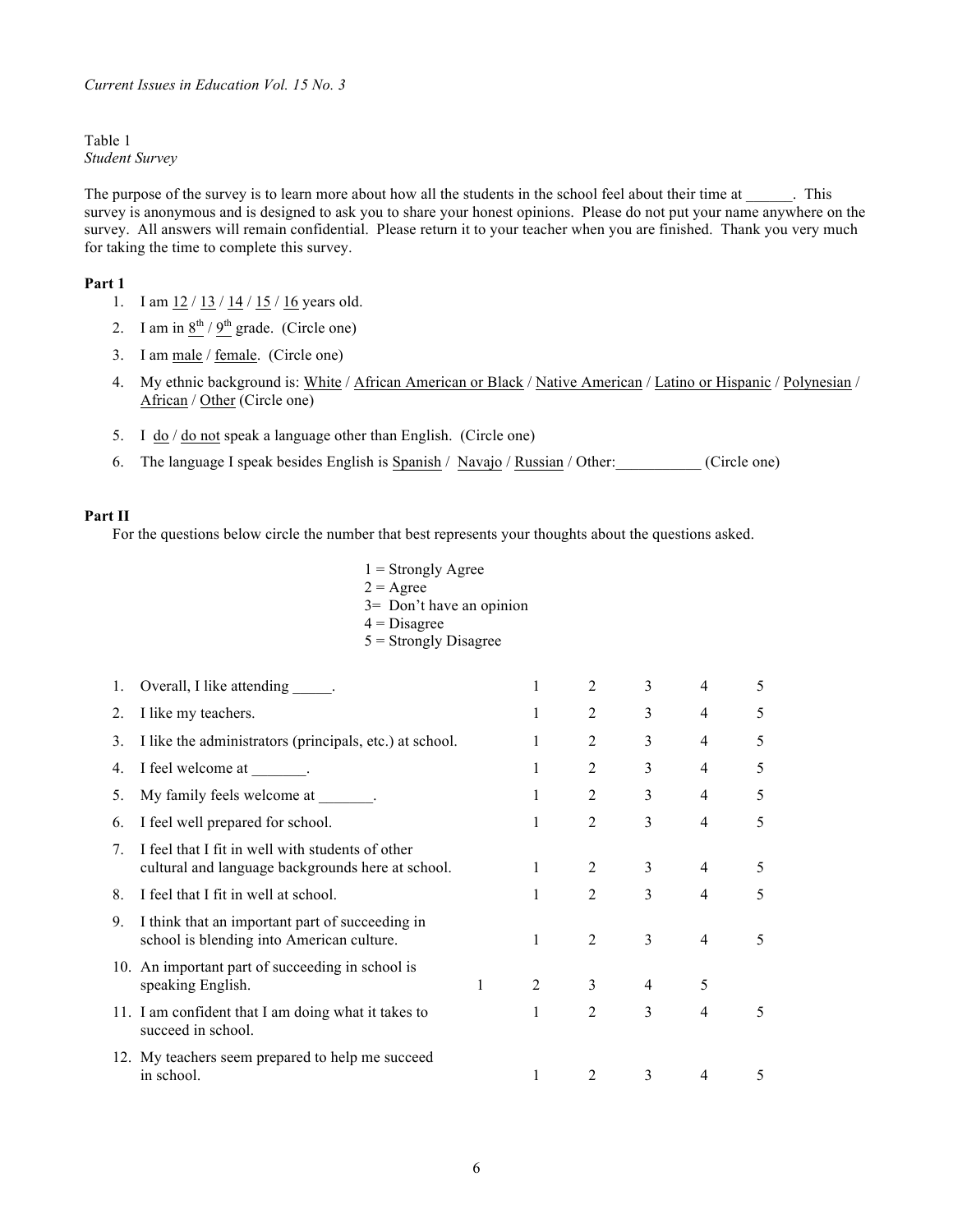| 13. My teachers seem to understand me and relate                                                                 |              |   |                |   |                |   |
|------------------------------------------------------------------------------------------------------------------|--------------|---|----------------|---|----------------|---|
| to me.                                                                                                           |              | 1 | 2              | 3 | 4              | 5 |
| 14. I feel that I can relate to my teachers.                                                                     |              | 1 | 2              | 3 | 4              | 5 |
| 15. I feel that my teachers can relate well to me.                                                               | $\mathbf{1}$ | 2 | 3              | 4 | 5              |   |
| 16. My teachers include my home culture and<br>language in their classes.                                        |              | 1 | $\overline{2}$ | 3 | $\overline{4}$ | 5 |
| 17. I see people like me in school text books, pictures,<br>posters, and leadership positions around the school. |              | 1 | 2              | 3 | 4              | 5 |
| 18. I feel that my teachers know my family well.                                                                 |              | 2 | 3              | 4 | 5              |   |
| 19. I feel that my teachers know me well.                                                                        |              | 1 | $\overline{2}$ | 3 | 4              | 5 |
| 20. My home culture and home language are valued                                                                 |              |   |                |   |                |   |
| by the school.                                                                                                   |              | 1 | 2              | 3 | 4              | 5 |
| 21. My teachers have had experiences similar to mine.                                                            |              | 1 | $\overline{2}$ | 3 | $\overline{4}$ | 5 |
| 22. I know what I need to do to be successful in my classes at                                                   |              | 1 | 2              | 3 | 4              | 5 |
|                                                                                                                  |              |   |                |   |                |   |

#### **Part III**

1. Do you think that being a member of your particular ethnic group (White, African American/Black, Latino/Hispanic, etc.) affects your education here? How?

revised 2008 version. All statistical analysis below refers to the items the 2005 and 2008 survey share.

#### **Subscales**

Surveys were distributed by teachers during their first-period class, with copies of the Spanish version given to teachers to pass out at their discretion. Given the two year nature of the school, different student bodies completed the survey over this four year period. 825 students responded in 2005 and 867 responded in 2008, for a total of 1,692 student respondents. Given the predominantly White and Latina/o makeup of the school, students from other ethnic groups combined accounted for less than one percent of students. Due to their small numbers, they were not included in the analysis. Similarly, students who marked more than one race/ethnicity on the survey were excluded, as were those who marked no race/ethnicity. 1,420 White and 91 Latina/o survey responses were analyzed, for a total of 1511.

#### **Reliability**

#### **Results**

An internal test of the 22-item survey scale yielded an alpha coefficient of .94 for the overall scale. While a high value for Cronbach's alpha indicates good internal consistency of the items in the scale, it does not mean that the scale is uni-dimensional. To better understand the different dimensions that contribute to a positive multicultural school climate, items were divided into four subscales.

The subscales were created by running two factor analyses, one with the Latina/o students and one with the White students. The principal components analysis yielded different factors depending upon which group of students was used. This is not surprising given that students in these two groups have been shown to respond differently when responding to school climate questions (Marx, 2008; Marx & Larson, 2012). Although all survey items emerged out of our integrated literature framework, the ways students answered them showed us which questions they found inherently connected. In other words, students tended to respond similarly to these items, thus indicating the existence of a subscale within the overall survey. The authors decided to use the Latina/o four factor solution as a starting place and then to adjust items based on theoretical concerns coupled with the placement making intuitive sense. The four subscales that emerged were Liking School, Educator-Student Relationships, Cultural Relevancy, and School Success.

Alpha-reliability coefficients for the subscales indicated high internal consistency (see Table 2). Given that White students greatly outnumbered Latina/o students in the sample, alpha-reliability coefficients were run separately for both groups to assure that the subscales were internally consistent for both Latinas/os and Whites. As shown in Table 2, the subscales worked well for both groups with reliability coefficients ranging from .81 to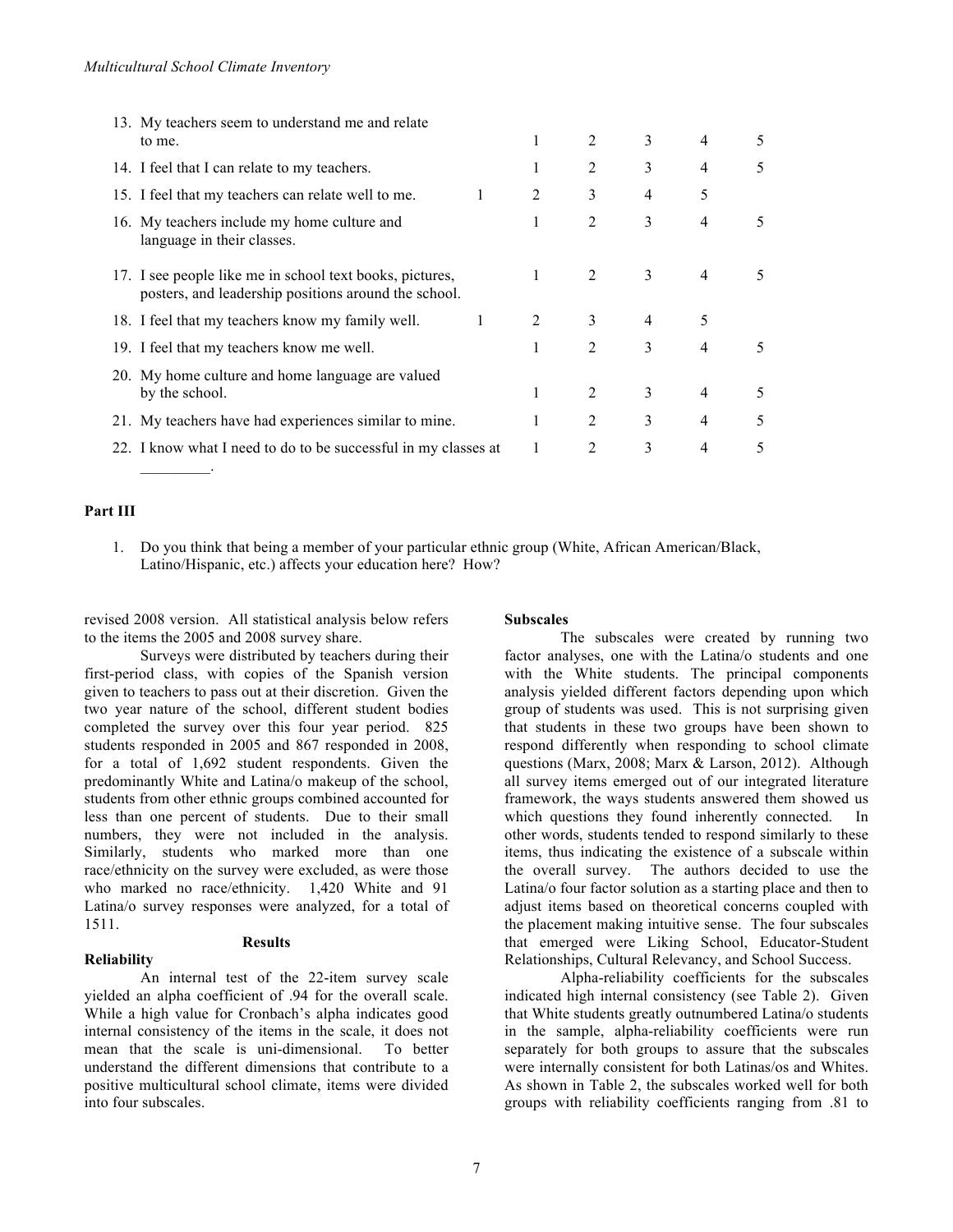.92. The subscale intercorrelations are reported in Table

3. The subscale score intercorrelations are not so high as

to suggest multicollinearity, which indicates that the

subscales tap different but related dimensions of school climate. Means and standard deviations for the total scale and subscales are shown in Table 4.

Table 2

*Multicultural Climate School Inventory Items and Subscales with Alpha Reliability Coefficients*

|              | Subscales and Items                                                                          | All<br>students<br>$N = 1504$ | Latina/o<br>$N=91$ | White<br>$N = 1413$ |
|--------------|----------------------------------------------------------------------------------------------|-------------------------------|--------------------|---------------------|
|              | $Q#$ Subscale 1– Liking School                                                               | .86                           | .88                | .84                 |
| $\mathbf{1}$ | Overall, I like attending .                                                                  |                               |                    |                     |
| 2            | I like my teachers.                                                                          |                               |                    |                     |
| 3            | I like the administrators (principals, etc.) at school.                                      |                               |                    |                     |
| 4            | I feel welcome at .                                                                          |                               |                    |                     |
| 5            | My family feels welcome at                                                                   |                               |                    |                     |
| 7            | I feel that I fit in well with students of other cultural and language                       |                               |                    |                     |
|              | backgrounds here at school.                                                                  |                               |                    |                     |
| Q#           | Subscale 2-Educator-Student Relationships                                                    | .91                           | .92                | .91                 |
| 12           | My teachers seem prepared to help me succeed in school.                                      |                               |                    |                     |
| 13           | My teachers seem to understand me and relate to me.                                          |                               |                    |                     |
| 14           | I feel that I can relate to my teachers.                                                     |                               |                    |                     |
| 15           | I feel that my teachers can relate well to me.                                               |                               |                    |                     |
|              |                                                                                              |                               |                    |                     |
| Q#           | Subscale 3 - Cultural Relevancy                                                              | .83                           | .87                | .83                 |
| 9            | I think that an important part of succeeding in school is blending into<br>American culture. |                               |                    |                     |
| 16           | My teachers include my home culture and language in their classes.                           |                               |                    |                     |
| 17           | I see people like me represented in the curriculum, the posters around                       |                               |                    |                     |
|              | the school, etc.                                                                             |                               |                    |                     |
| 18           | I feel that my teachers know my family well.                                                 |                               |                    |                     |
| 19           | I feel that my teachers know me well.                                                        |                               |                    |                     |
| 20           | My home culture and home language are valued by the school.                                  |                               |                    |                     |
| 21           | My teachers have had experiences similar to mine.                                            |                               |                    |                     |
|              |                                                                                              |                               |                    |                     |
| Q#           | Subscale 4 – School Success                                                                  | .81                           | .83                | .81                 |
| 6            | I feel well prepared for school                                                              |                               |                    |                     |
| 8            | I feel that I fit in well at school.                                                         |                               |                    |                     |
| 10           | An important part of succeeding in school is speaking English.                               |                               |                    |                     |
| 11           | I am confident that I am doing what it takes to succeed in school.                           |                               |                    |                     |

22 I know what I need to do to be successful in my classes at \_\_\_.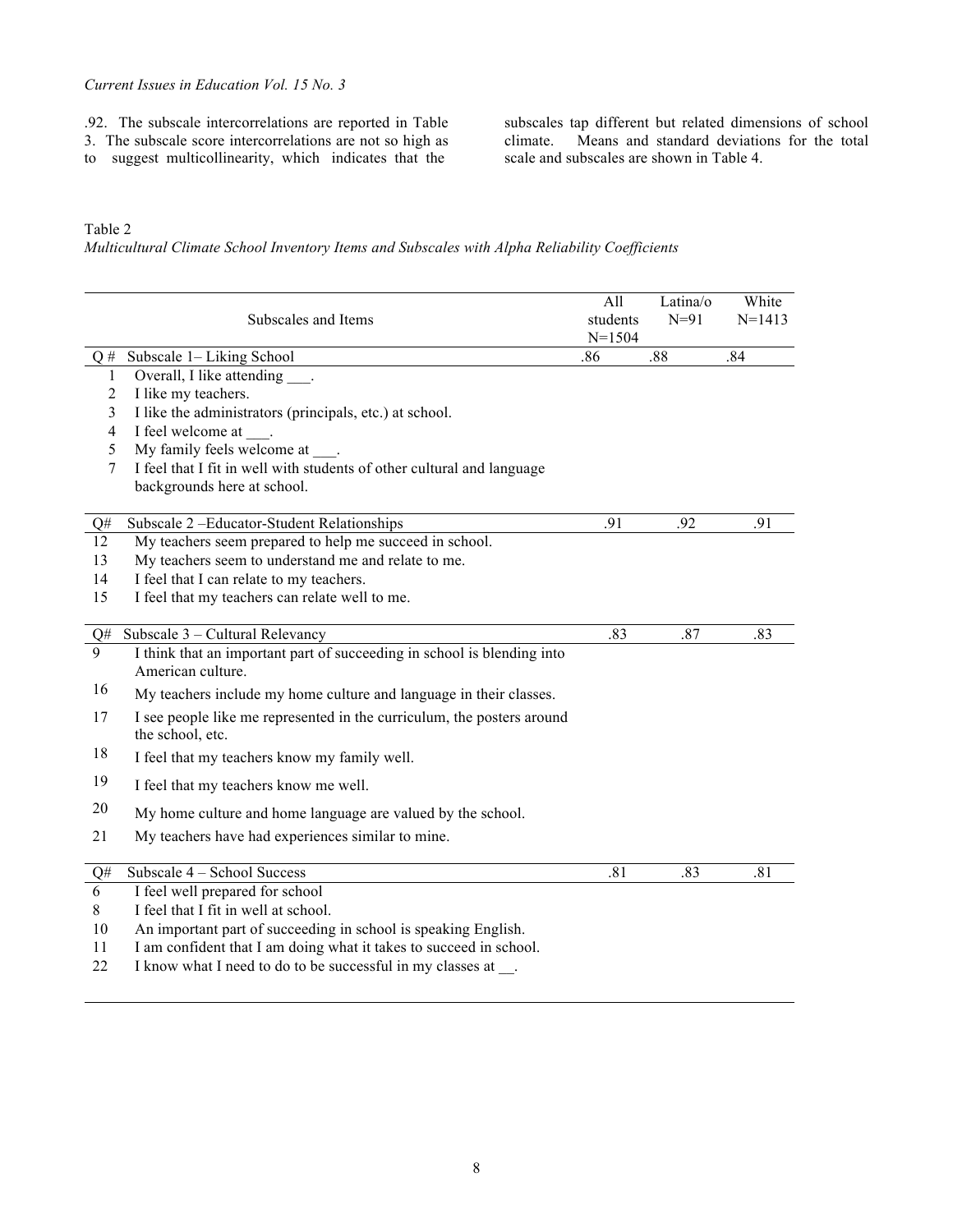## Table 3

*Multicultural School Climate Inventory Subscale Zero-order Correlations*

| Multicultural School Climate Inventory Subscale | ∠    | 3    |      |
|-------------------------------------------------|------|------|------|
| 1. Liking School                                | .694 | .689 | .719 |
| 2 Educator-Student Relationships                |      | .739 | .546 |
| 3. Cultural Relevancy                           |      |      | .613 |
| 4. School Success                               |      |      |      |

Note. All coefficients are significant at  $p < .001$ . N=1504

## Table 4 *MSCI Scale and Subscales Scores for Latina/o and White Students*

| <b>Total Scale</b>    | Group    | N    | Mean  | <b>SD</b> | Range    |
|-----------------------|----------|------|-------|-----------|----------|
|                       | Latino/a | 81   | 63.57 | 18.37     | 22-110   |
|                       | White    | 1265 | 56.14 | 15.19     | 22-110   |
|                       | Total    | 1346 | 56.59 | 15.50     | 22-110   |
| Subscales             |          |      |       |           |          |
| Liking School         | Latino/a | 90   | 16.69 | 5.81      | $6 - 30$ |
|                       | White    | 1394 | 14.78 | 4.62      | $6 - 30$ |
|                       | Total    | 1484 | 14.90 | 4.72      | $6 - 30$ |
| Educator-Student      |          |      |       |           |          |
| Relationships         | Latino/a | 89   | 11.89 | 4.25      | $4 - 20$ |
|                       | White    | 1397 | 11.10 | 3.84      | $4 - 20$ |
|                       | Total    | 1486 | 11.15 | 3.87      | $4 - 20$ |
| Cultural Relevancy    | Latino/a | 87   | 22.64 | 6.13      | $7 - 35$ |
|                       | White    | 1322 | 19.58 | 5.23      | $7 - 35$ |
|                       | Total    | 1409 | 19.76 | 5.33      | $7 - 35$ |
| <b>School Success</b> | Latino/a | 86   | 12.48 | 4.80      | $5 - 25$ |
|                       | White    | 1358 | 10.79 | 3.92      | $5 - 25$ |
|                       | Total    | 1444 | 10.89 | 4.00      | $5 - 25$ |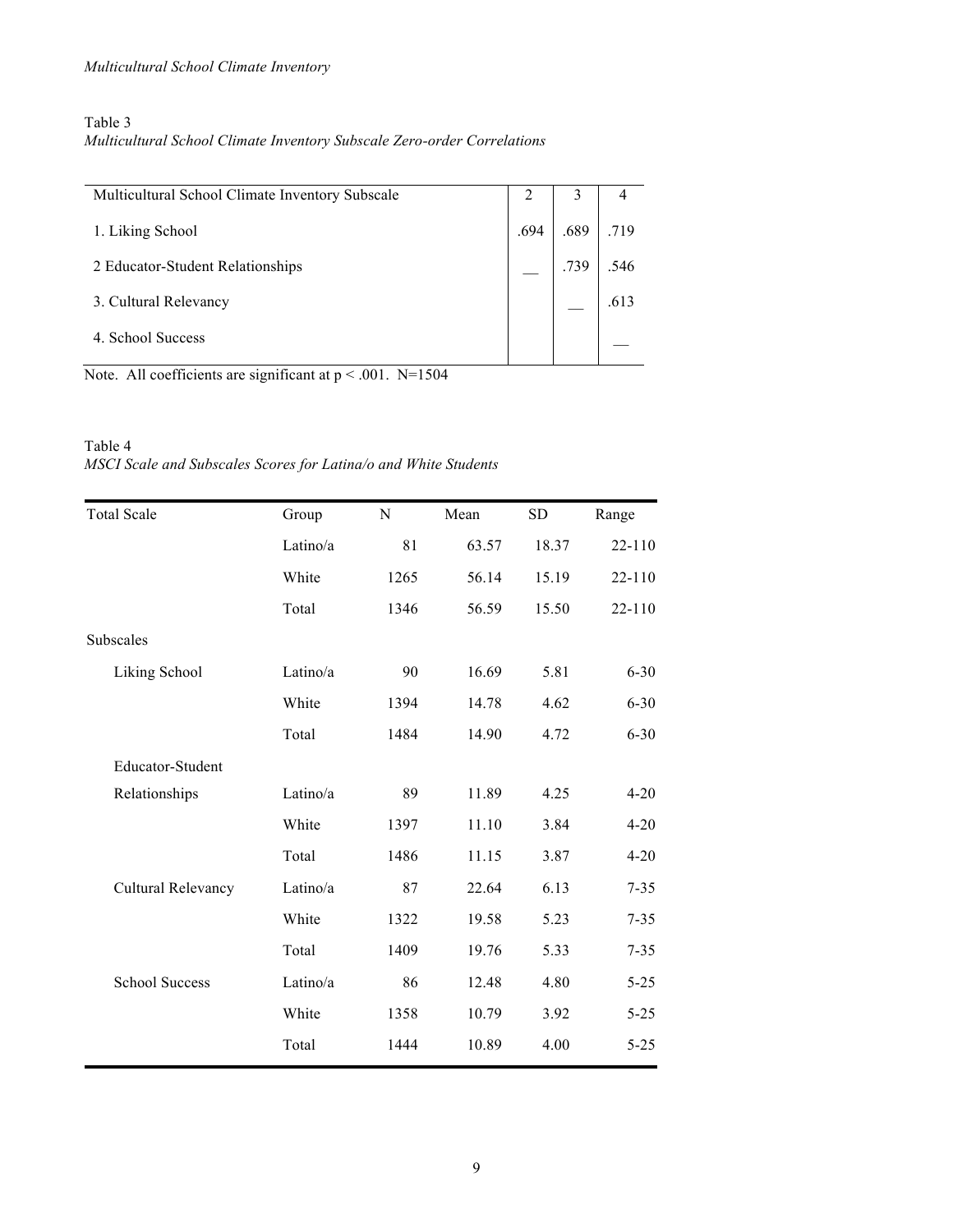## **Validity**

To support construct validity, the known-group method was utilized. This method involves analyzing responses from two groups whom would be expected to differ in responses on the variables being measured. The literature would suggest that, in a predominantly White school in a semi-rural area, White students would perceive the school climate differently and more positively than a small but growing Latina/o population. A finding of such a difference provides additional support for the validity of the scale.

One-way ANOVAs were used to test for differences between Latina/o and White students on the total scale and each of the subscales. Perceptions of school climate differed significantly for the total scale (F  $[1,1344] = 17.71$ ,  $p<0.001$  and on three of the four subscales (Liking School, F  $[1, 1407] = 13.93$ , p<.001; Cultural Relevancy, F  $[1, 1407] = 27.61$ , p<.001; and School Success, F  $[1, 1442] = 14.6$ , p<.001). Differences approached significance on the fourth scale, Educator-Student Relationships (F  $[1, 1484] = 3.46$ , p $\leq 0.06$ ). SPSS or other statistical software will nicely account for unequal sample size in an ANOVA if other assumptions regarding the homogeneity of variance and normality of distribution do not occur. In this data set, there were some abnormalities (regarding homogeneity of variance and normality of distribution) and there were unequal groups, thus an appropriate non-parametric alternative, the Kruskal-Wallis Test, was also run in case the typical robustness of ANOVA had been comprised. The Kruskal-Wallis test resulted in the same statistically significant findings with the exception that the Liking School variable was significant at the .002 level instead of .001. For both tests, in all cases, differences were in the expected direction. As can be seen in Table 4, Latina/o students were less positive about their school climate than White students.

## **Limitations**

The MSCI has several limitations that those wishing to work with it must be aware. First, it must be remembered that the MSCI focuses particularly on linguistically, culturally, and racially diverse school children. Other dimensions of multiculturalism, such as sexual orientation, economic status, etc., are not included on this instrument. Second, the MSCI was tested in a two-year secondary school with a predominately White and small, but growing, Latina/o student body in a semirural area of the Intermountain West. Although the MSCI was constructed using the tenets of critical multicultural education and associated multicultural and social theories, it was tested only with White and Latina/o students. Applicability of the MSCI for more diverse and/or different student bodies must be determined through additional testing of the instrument. Third, the MSCI only focuses on student perspectives. It does not include

surveys for parents and educators, important components of holistic school climate measurement (Cohen et al., 2009). It is our hope that future scholars will use the MSCI as a basis on which to build these further dimensions of inquiry. Fourth, we also recognize that a 22-item survey has inherent limitations due to its length. However, the short length offers convenience for educators and children who do not want to interrupt class time in order to take an extensive survey. Our site school gave the survey during morning announcement time. Quantitative results can be quickly assessed, while the open-ended qualitative question allows educators and scholars the opportunity to learn more about student feelings regarding their racial/ethnic experience in school.

#### **Conclusion**

The MSCI we present in this paper is meant to enable school leaders, teachers, and scholars to assess existing school climate for evidence of multicultural practices and environments that are known to support the learning experiences of ethnically and linguistically diverse school children. Examining student responses across ethnicity allows for a quick understanding of school climate aspects that may be working for some students, but not for others, and enables school leaders to focus on important areas of change. The MSCI can then be used to assess whether changes initiated by schools have an impact on student perspectives across ethnic groups. Indeed, schools may be surprised to learn their school climate is not as conducive to the happiness and academic achievement of diverse students as they might hope or imagine. The MSCI in this situation becomes an important tool for gathering evidence of student perceptions. In our site school, for example, MSCI results were a catalyst for improving school culture for Latina/o and ELL students. Changes in curriculum, teaching strategies, and overall attitude toward these students and their families brought about positive, measurable change in MSCI results three years later. Over the same period of time, yearly standardized test scores showed that Latina/o and ELL students made remarkable gains in Math, Science, and Language Arts, approximately doubling their passing rates in three years. These increased gains in positive feelings about school and academic success offer more evidence for the integrated nature of school happiness and academic success. More on the MSCI project at our site school can be found in Marx, 2008, and Marx and Larson, 2012.

We suggest that the MSCI can help schools and scholars better understand the school climate experienced by diverse students in schools and also recognize areas of disparity among students. MSCI results can be a meaningful catalyst for change that improves multicultural school climate and positively impacts student happiness and success. The MSCI can then be used again – or at any time – to examine the effectiveness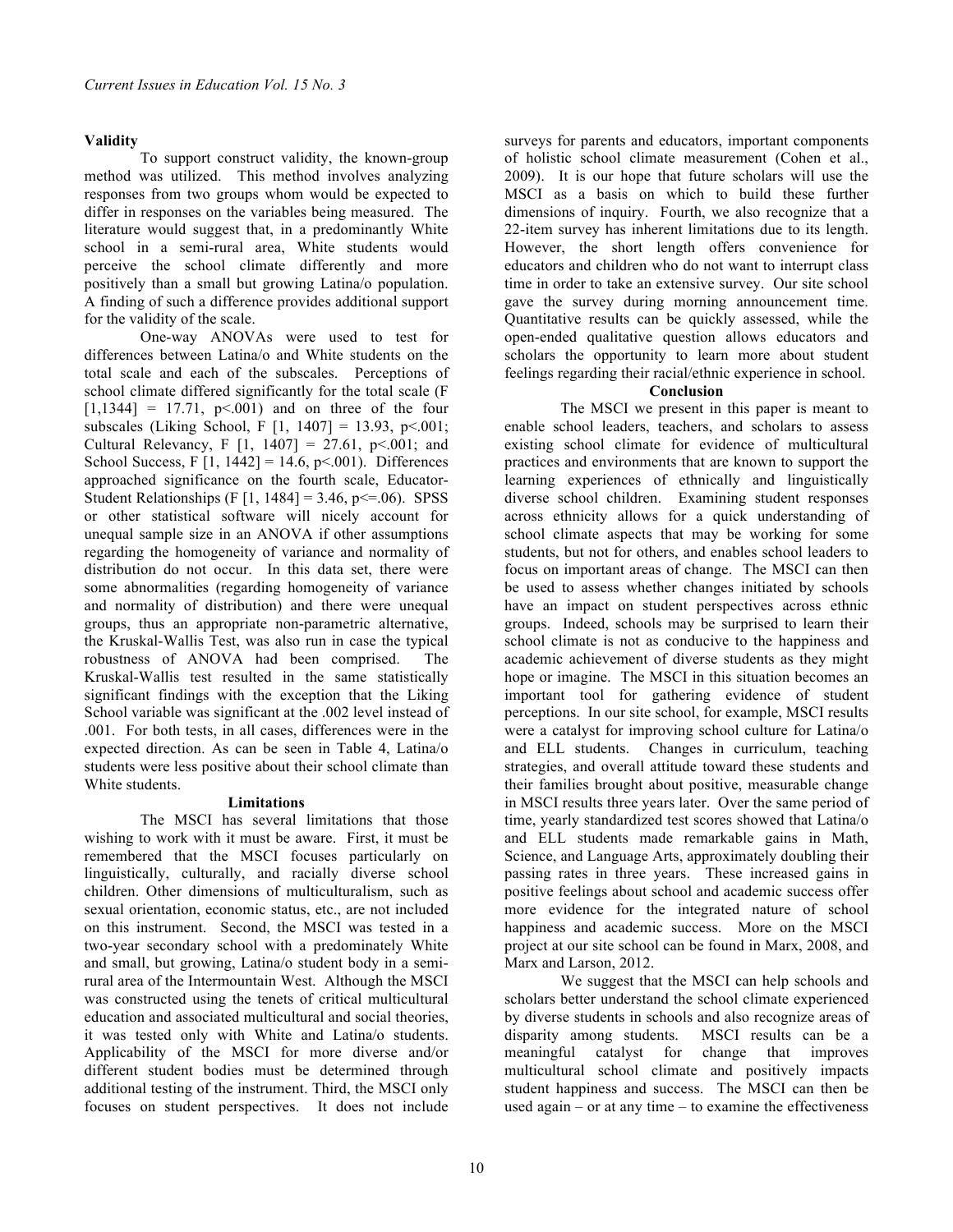of changes made. Understanding and improving the happiness and academic success of all students in school should be an undertaking all of us, scholars and practitioners, prioritize. A tool as convenient as the MSCI makes the first step easy. The next step, creating meaningful change, is the real challenge.

References

- Andersen, F. C., & Ottesen, E. (2011). School leadership and ethnic diversity: approaching the challenge. *Intercultural Education, 22*(4), 285-299.
- Angelides, P., Antoniou, E., & Charalambous, C. (2010). Making sense of inclusion for leadership and schooling: A case study from Cyprus. *Leadership in Education, 13*(3), 319-334.
- Aud, S., Hussar, W., Kena, G., Bianco, K., Frohlich, L., Kemp, J., & Tahan, K. (2011). *The Condition of Education 2011* (NCES 2011-033). U.S. Department of Education, National Center for Education Statistics. Washington, DC: U.S. Government Printing Office.
- Balfanz, R., & Legters, N. (2004). *Locating the dropout crisis: Which high schools produce the nation's dropouts? Where are they located? Who attends them?* Center for Research on the Education of Students Placed at Risk. Baltimore, MD: CRESPAR: John's Hopkins University. Retrieved February 23, 2012, from: http://www.csos.jhu.edu/crespar/techReports/Re port70.pdf
- Banks, J., & Banks, C. M. (Eds.) (2010). *Multicultural Education: Issues and Perspectives* (7<sup>th</sup> ed.). Hoboken, NJ: John Wiley & Sons.
- Bishop, R., & Berryman, M. (2007). *Culture speaks: Cultural relationships and classroom learning*. Wellington, New Zealand: Huia Publishing.
- Bondy, J. M. (2011). Normalizing English language learner students: a Foucauldian analysis of opposition to bilingual education, *Race Ethnicity and Education, 14*(3), 387-398.
- Brown, H. D. (2006). *Principals of language learning and teaching (5th ed.)*. Englewood Cliffs, NJ: Prentice Hall.
- Bump, M. N., Lowell, L. B., & Pettersen, S. (2005). The growth and population characteristics of immigrants and minorities in America's new settlement states. In E. M. Gozdziak & S. F. Martin (Eds.) *Beyond the Gateway: Immigrants in a changing America*, (pp. 19-49). Lanham, Maryland: Lexington Books.
- Chubbuck, S. M. (2004). Whiteness enacted, whiteness disrupted: The complexity of personal congruence. *American Educational Research Journal, 41*(2), 301-333.
- Cohen, J., McCabe, E., Michelli, N., & Pickeral, T. (2009). School climate: Research, policy,

practice, and teacher education. *Teachers College Record, 111*(1), 180-213.

- Comer, J. P. (1980). *School power: Implications of an intervention project.* New York: Free Press.
- Crawford, J. (2000). *At war with diversity: US language policy in an age of anxiety.* Clevedon, England: Multilingual Matters Ltd.
- Darling-Hammond, L., & Sclan, E. M. (1996). Who teaches and why: Dilemmas of building a profession for twenty-first century schools. In J. Sikula (Ed.), *Handbook of research on teacher education* (2<sup>nd</sup> ed.). New York: Macmillan.
- Delpit, L. (2006). *Other people's children: Cultural conflict in the classroom*. New York: New Press.
- Diaz, C. (1992). Multicultural education for the  $21<sup>st</sup>$ century. NEA school restructuring series. Washington, DC: National Education Association.
- Evans, A. E. (2007). School leaders and their sensemaking about race and demographic change. *Educational Administration Quarterly, 43*(2), 159-188.
- Garcia, E. (2001). *Hispanic education in the United States: Raíces y Alas*. Lanham, MD: Rowman and Littlefield.
- Garcia, E. (2011). *¡Ya Basta!*: Challenging restrictions on English language learners. *Dissent, 58* (4), 47- 50.
- Garza, R. (2009). Latino and White high school students' perceptions of caring behaviors: Are we culturally responsive to our students? *Urban Education, 44*(3), 297-321.
- Gay, G. (2010). *Culturally responsive teaching: Theory, research, and practice* (2<sup>nd</sup> edition). New York: Teachers College Press.
- Gillborn, D. (1995). *Racism and antiracism in real schools.* Philadelphia, PA: Open University Press.
- Godziak, E., & Martin, S. (Eds.) (2005). *Beyond the gateway: Immigrants in a changing America.*  Lanham, MD: Lexington Books.
- González, N., Moll, L., Floyd-Tenery, M., Rivera, A., Rendon, P., Gonzales, R., & Amanti, C. (1993). Learning from households: Teacher research on funds of knowledge. Educational practice series. Santa Cruz, CA: National Center for Research on Cultural Diversity and Second Language Learning.
- González, N., Moll, L., & Amanti, C. (2005). *Funds of knowledge: Theorizing practices in households, communities, and classrooms.* Mahwah, NJ: Lawrence Erlbaum Associates.
- Gutiérrez, K. D., Asato, J., Pacheco, M., Moll, L. C., Olson, K., Horng, E. L., Ruiz, R., García, E., & McCarty, T. (2002). "Sounding American": The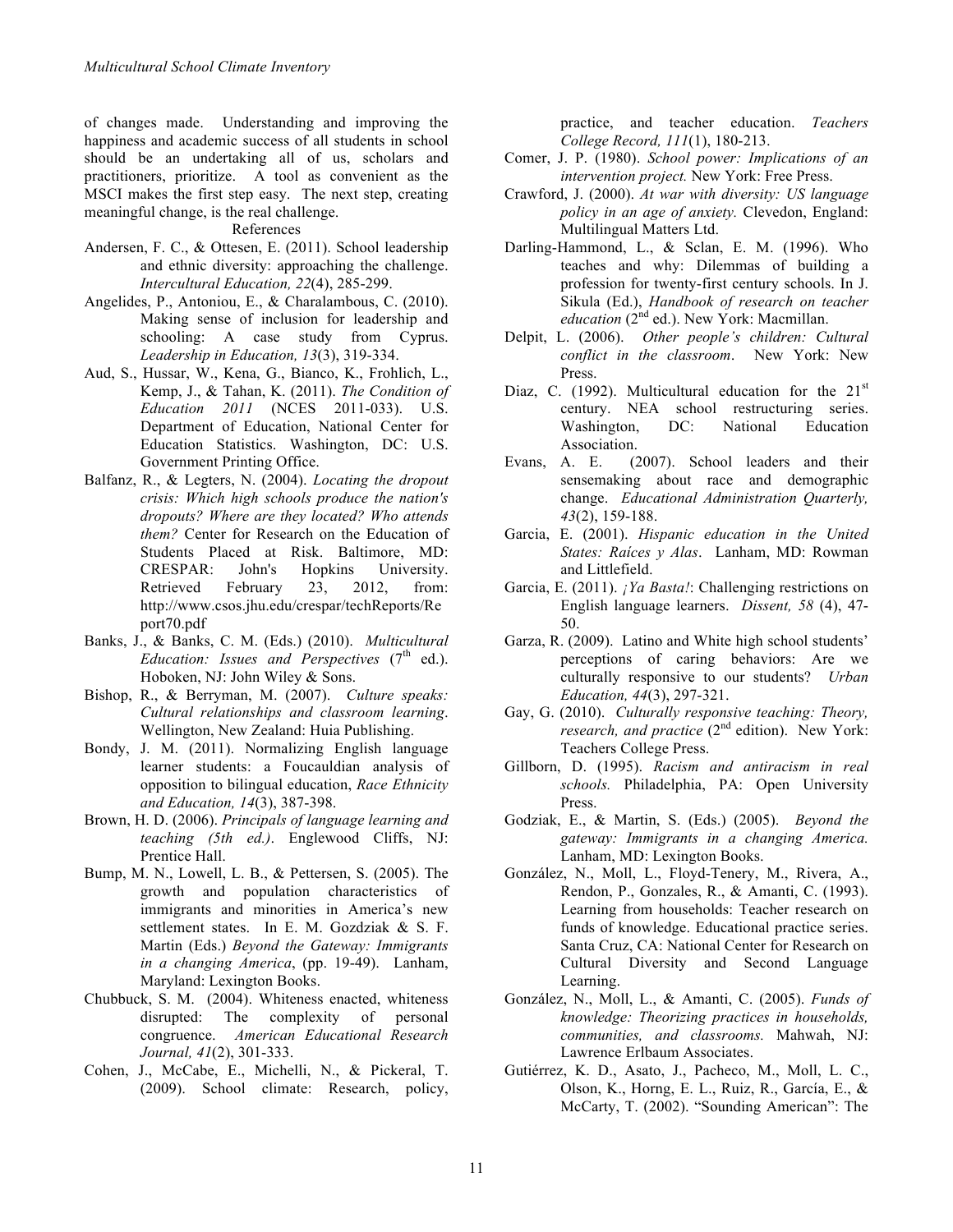consequences of new reforms on English language learners. *Reading Research Quarterly, 37*(3), 328-343.

- Keigher, A. (2009). Characteristics of public, private, and Bureau of Indian Education elementary and secondary schools in the United States: Results from the 2007-08 Schools and Staffing Survey (NCES 2009-321). National Center for Education Statistics, Institute of Education Sciences, US Department of Education. Washington, DC. Retrieved March 20, 2012 from http://nces.ed.gov/pubs2009/2009321.pdf.
- Kendall, F. (2006). *Understanding white privilege: Creating pathways to authentic relationships across race.* New York: Routledge.
- Krashen, S. D. (2003). *Explorations in language acquisition and use.* Portsmouth, NH: Heinemann.
- Kubota, R. (2004). Critical multiculturalism and second language education. In B. Norton & K. Toohey (Eds.). *Critical pedagogies and language learning* (pp. 30-52). Cambridge University Press.
- Kubota, R., & Lin, A. (2009). *Race, culture, and identities in second language education: Exploring critically engaged practice*. New York: Routledge.
- Ladson–Billings, G. (2009). *The dream keepers: Successful teachers of African American children*. San Francisco: Jossey-Bass Publishers.
- Ladson–Billings, G., & Tate, W. F. IV (1995). Toward a critical race theory of education. *Teachers College Record, 97*(1), 47-68.
- Lambert, W. E. (1974). Culture and language as factors in learning and education. In F. E., Aboud, & R. D. Meade (Eds.), *The Fifth Western Symposium on Learning*. Bellingham, WA: Western Washington State College.
- Lawrence, S. (2005). Contextual matters: Teachers' perceptions of antiracist classroom practices. *Journal of Educational Research, 98*(6), 350- 365.
- LeClair, C., Doll, B., Osborn, A., & Jones, K. (2009). English language learners' and non–English language learners' perceptions of the classroom environment. *Psychology in the Schools, 46*(6): 568-577.
- Lea, V., & Helfand, J. (Eds.). (2004). *Identifying Race and Transforming Whiteness in the Classroom*. New York: Peter Lang.
- Lee, S. (2005). *Up against Whiteness: Race, school, and immigrant youth*. New York: Teachers College Press.
- Leonardo, Z. (2009). *Race, whiteness, and education*. New York: Routledge.
- Lipsitz, G. (2006). *The possessive investment in whiteness: How White people profit from identity politics*. Philadelphia: Temple University Press.
- Magno, C., & Schiff, M. (2010): Culturally responsive leadership: Best practice in integrating immigrant students. *Intercultural Education, 21*(1), 87-91.
- Marx, S. (2006). *Revealing the Invisible: Confronting Passive Racism in Teacher Education*. New York: Routledge Press.
- Marx, S. (2008). Not Blending In: Latino Students in a Predominantly White School. *Hispanic Journal of Behavioral Sciences, 30*(1), 69-88.
- Marx, S. (2009). "It's not them; It's not their fault": Manifestations of racism in the schooling of Latina/os and ELLs. In R. Kubota & A. Lin (Eds.), *Race, Culture, and Identities in Second Language Education: Exploring Critically Engaged Practice.* New York: Routledge.
- Marx, S., & Larson, L. (2012). Taking off the Colorblind Glasses: Recognizing and Supporting Latina/o Students in a Predominantly White School. *Education Administration Quarterly*, 48 (2), 259-303.
- May, S., & Sleeter, C. E. (2010). Introduction. In S. May & C. E. Sleeter (Eds.), *Critical multiculturalism: Theory & praxis* (pp. 1-18). New York, NY: Routledge.
- National Education Association (March, 2010). Status of the American public school teacher 2005-2006. Washington, D.C.: NEA RESEARCH. Retrieved February 23, 2012, from http://www.nea.org/assets/docs/HE/2005- 06StatusTextandAppendixA.pdf
- Neische, R., & Keddie, A. (2011). Foregrounding issues of equity and diversity in educational leadership. *School Leadership and Management, 31*(1), 65- 77.
- Nieto, S.  $(2005)$ . Public education in the  $20<sup>th</sup>$  century and beyond: High hopes, broken promises, and an uncertain future. *Harvard Educational Review, 75*(1), 43-64.
- Noddings, N. (2003). *Caring, a feminine approach to ethics & moral education (second edition).* Berkeley: University of California Press.
- Noddings, N. (2005). *The challenge to care in schools: An alternative approach to education* (2<sup>nd</sup> ed.). New York: Teachers College Press.
- Ovando, C. J., Combs, M. C., & Collier, V. P. (2006). *Bilingual & ESL classrooms: Teaching in multicultural contexts* (4<sup>th</sup> ed). New York: McGraw-Hill.
- Pew Hispanic Center (2008). Statistical portrait of Hispanics in the United States, 2008. Table 13. Hispanic population by state: 2008. Retrieved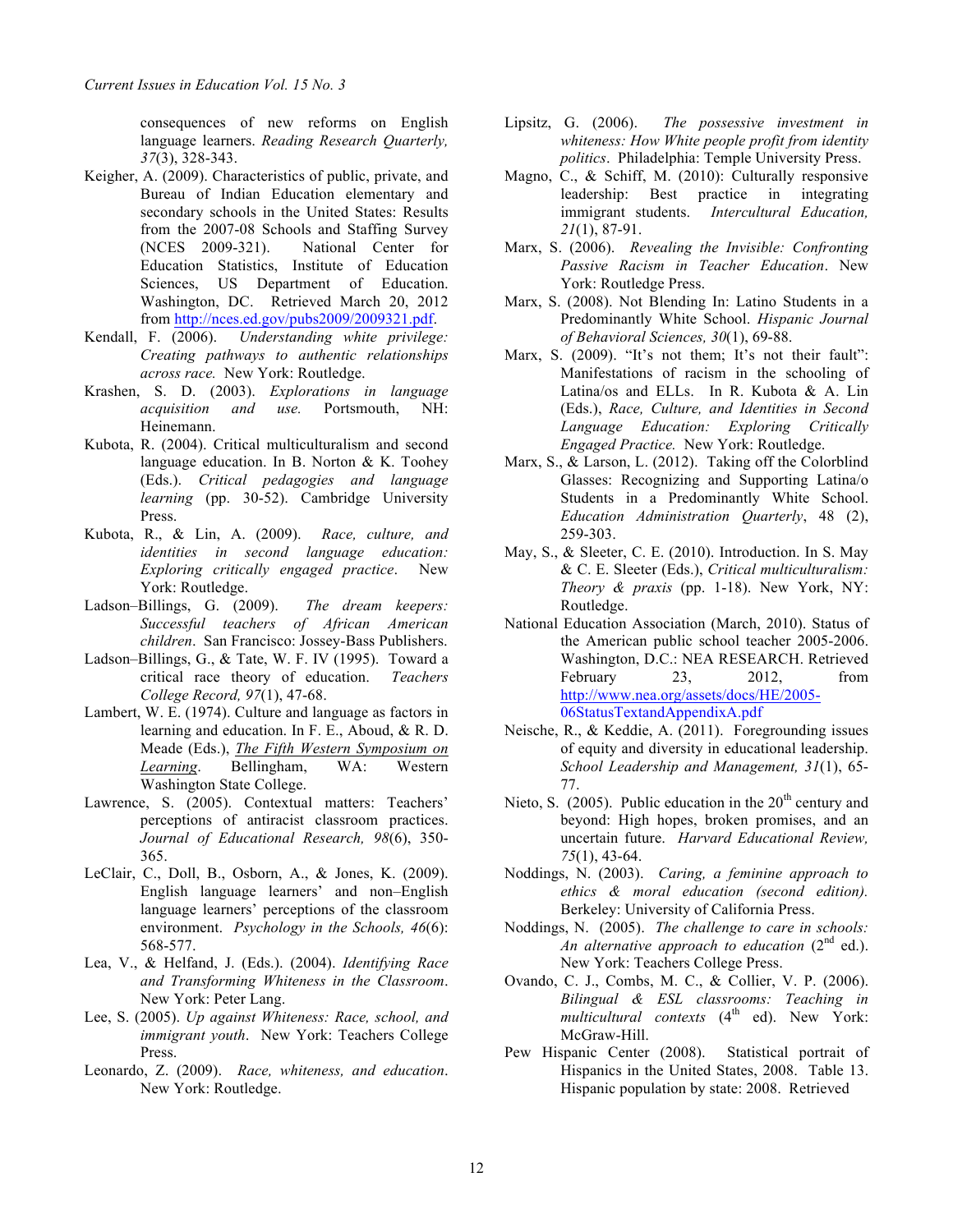February 23, 2012 from: http://pewhispanic.org/files/factsheets/hispanics2 008/Table%2013.pdf

- Planty, M., Hussar, W., Snyder, T., Kena, G., KewalRamani, A., Kemp, J., Bianco, K., & Dinkes, R. (2009). *The condition of education 2009* (NCES 2009-081). National Center for Education Statistics, Institute of Education Sciences, U.S. Department of Education. Washington, DC.
- Pollock, M. (2004). *Colormute: Race talk dilemmas in an American school*. Princeton, NJ: Princeton University Press.
- Ricento, T. K., & Hornberger, N. H. (1996). Unpeeling the onion: Language planning and policy and the ELT professional. *TESOL Quarterly, 30*(3), 401- 427.
- Rothenberg, P. S. (Ed)  $(2011)$ . *White privilege*  $(4<sup>th</sup>$  ed.). New York: Worth Publishers.
- Ryan, J. (2003). Educational administrators' perceptions of racism in diverse school contexts. *Race, Ethnicity & Education, 6*(2), 145-165.
- Sass-Lehrer, M., Gerner de Garcia, M., & Rovins, B. (1997). Creating multicultural school climate for deaf children and their families. Washington, DC: Laurent Clerc National Deaf Education Center, Gallaudet University.
- Scheurich, J. (1998). Highly successful and loving, public elementary schools populated mainly by low-SES children of color: Core beliefs and cultural characteristics. *Urban Education, 33*(4), 451-491.
- Sleeter, C. (1992). *Keepers of the American dream: A study of staff development and multicultural education*. London; Washington, D.C.: Falmer Press.
- Sleeter, C. (2012). Confronting the marginalization of culturally responsive pedagogy. *Urban*  Education, 47(3), 562-584.
- Smith, G., Echols, C., Perkins, F., Bryant, E., & Howell, L. (2002): Guide to new resources, *Multicultural Perspectives, 4(*4), 41-52
- Szpara, M. Y., & Ahmad, I. (2007). Supporting Englishlanguage learners in a social studies class: Results from a study of high school teachers. The Social Studies, 98, 189-195.
- Tatum, B. D. (2003). *"Why are all the black kids sitting together in the cafeteria?" And other conversations about race* (5<sup>th</sup> anniversary revised edition). New York: Basic Books.
- US Department of Education, National Center for Education Statistics. (2007). The Condition of Education 2007 (NCES 2007-064). Washington, DC: US Government Printing Office.
- Valencia, R. R. (Ed.). (1997). *The evolution of deficit thinking: Educational thought and practice*. London: Falmer Press.
- Valenzuela, A. (1999). *Subtractive schooling*. Albany, NY: State University of New York Press.
- Walters, N. P., & Trevelyan, E. N. (2011, November). The newly arrived foreign-born population of the United States: 2010. *American Community Survey Briefs*. Retrieved March 14, 2012 from http://www.census.gov/prod/2011pubs/acsbr10- 16.pdf
- Young, M. D., & Laible, J. (2000). White racism, antiracism, and school leadership preparation. *Journal of School Leadership*, *10*, 374-415.
- Zembylas, M., & Iasonos, S. (2010). Leadership styles and multicultural education approaches: An exploration of their relationship. *International Journal of Leadership in Education, 13*(2), 163- 183.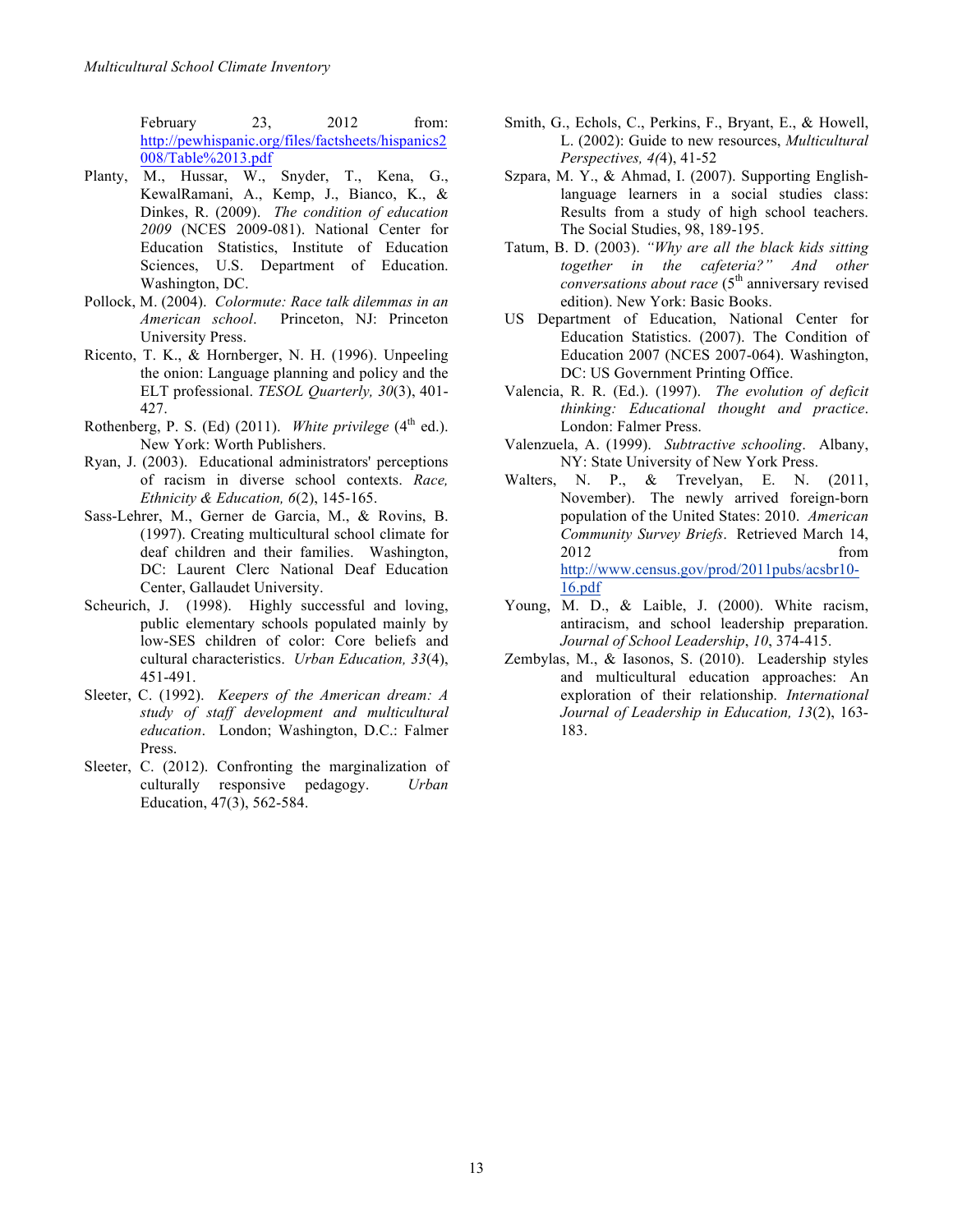## *Current Issues in Education Vol. 15 No. 3*

### **Article Citation**

Marx, S. & Byrnes, D. (2012). Multicultural school climate inventory. *Current Issues in Education*, *15*(3). Retrieved from http://cie.asu.edu/ojs/index.php/cieatasu/article/view/960

## **Author Notes**

Sherry Marx, PhD School of Teacher Education and Leadership Utah State University 2805 Old Main Hill Logan, Utah 84321 USA Sherry.marx@usu.edu

Sherry Marx is an award winning researcher who specializes in examining whiteness and racism in school settings. She teaches classes in multicultural education, ESL education, and qualitative research.

Deborah Byrnes, PhD School of Teacher Education and Leadership Utah State University 2805 Old Main Hill Logan, Utah 84321 USA Deborah.byrnes@usu.edu

Deborah Byrnes has spent several decades studying how we can best develop teachers who are culturally aware and sensitive to the school experiences of all learners. She teaches classes in social studies education and action research.



# **Current Issues in Education**

Mary Lou Fulton Teachers College · Arizona State University PO Box 37100, Phoenix, AZ 85069, USA

> Manuscript received: 6/29/2012 Revisions received: 10/21/2012 Accepted: 10/30/2012